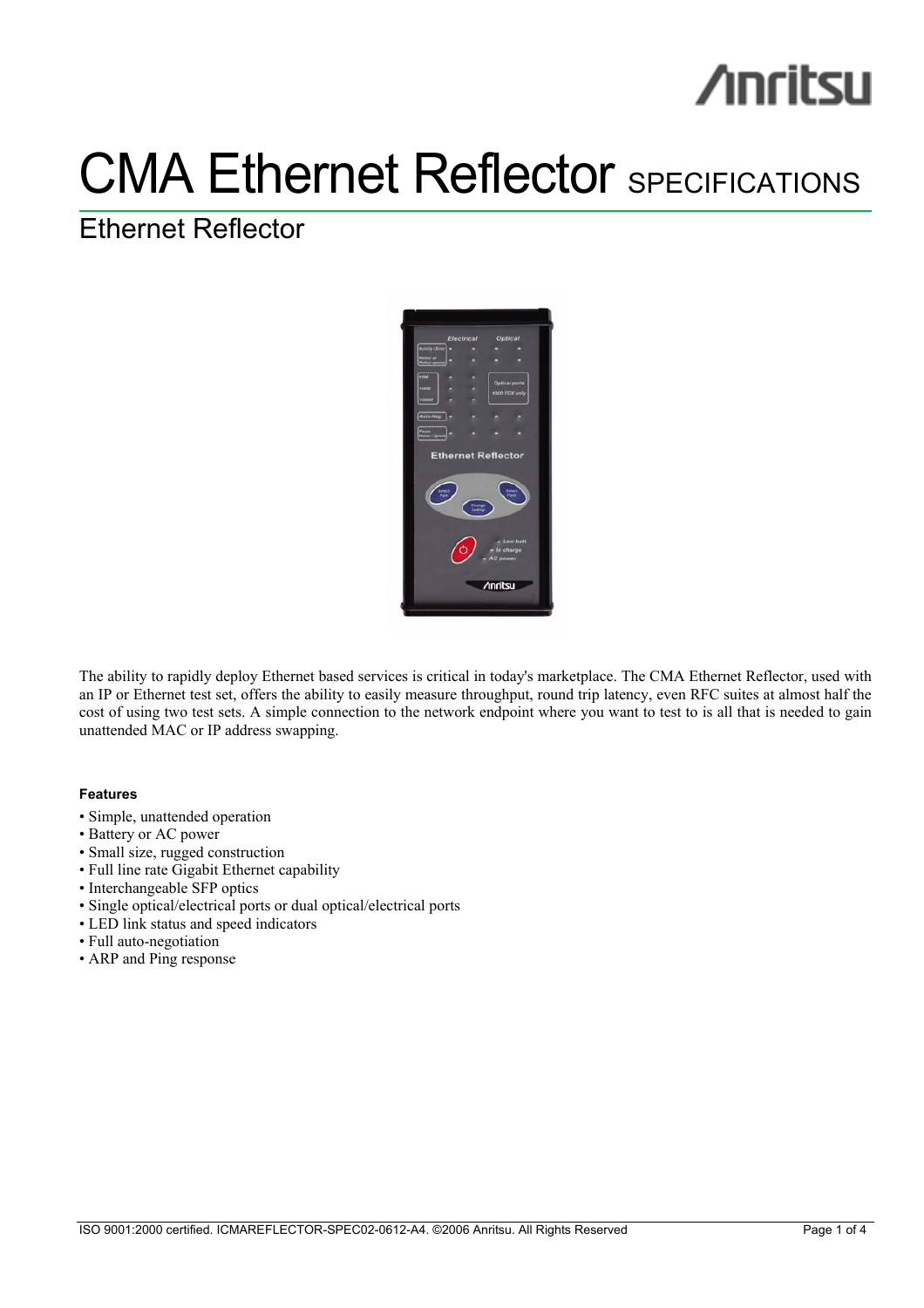# **/inritsu**

| <b>Specifications</b>    |                                                           |  |
|--------------------------|-----------------------------------------------------------|--|
| Power                    | AC charger adapter 12V 3A, battery (non-user replaceable) |  |
| <b>Temperature Range</b> | Storage environment: $-20^\circ$ to +70 $^\circ$ C        |  |
|                          | In operation: $5^{\circ}$ to $40^{\circ}$ C               |  |
| <b>Battery Range</b>     | 2 hours, rechargeable while running tests                 |  |
| Dimensions (L x W x D)   | $7.9$ " x 4.4" x 1.9"                                     |  |
|                          | 20 mm x 110 mm x 48 mm                                    |  |
| <b>Interfaces</b>        | 1 electrical SFP / 1 optical SFP (single port version)    |  |
|                          | 2 electrical SFP / 2 optical SFP (dual port version)      |  |
| <b>Ethernet Speeds</b>   | 10 Mbps / 100 Mbps / 1 Gbps                               |  |
| <b>SFP Interfaces</b>    | 1000BASE-SX (850 nM)                                      |  |
|                          | 1000BASE-LX (1310 nM)                                     |  |
|                          | 1000BASE-EX 1550 nM)                                      |  |
|                          | 1000BASE-T (electrical-included)                          |  |
| Weight                   | 2 pounds / 900 grams                                      |  |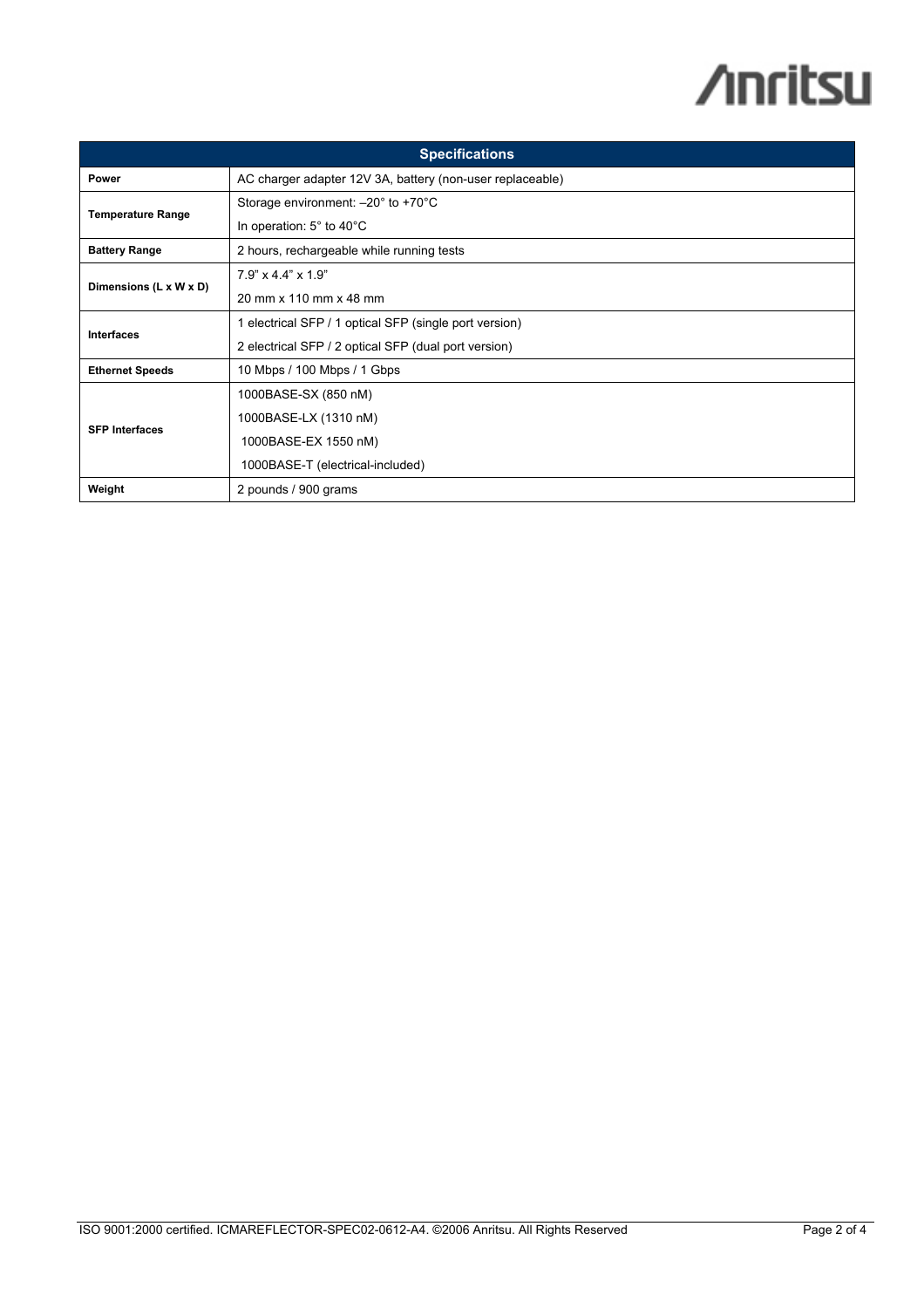## **/inritsu**

## **Ordering Information**

The 10/100/1000 Mbps Ethernet traffic reflector box is a small, standalone unit available in two versions. One version offers one 10/100/1000 Mbps RJ45 port and one 1000 Mbs optical port accessed through an SFP, the two port version offers two 10/100/1000 Mbps RJ45 ports and two 1000 Mbs optical ports for simultaneous testing of multiple ports. The electrical interface(s) are standard on all units. The optical SFPs of choice must be ordered separately.

| <b>Order Number</b>   | <b>Description</b>                                                 |
|-----------------------|--------------------------------------------------------------------|
| 5700-001-REFL-??      | Single optical and electrical port Reflector                       |
| 5700-002-REFL-??      | Dual optical and electrical ports Reflector                        |
| <b>REFL-SOFT-CASE</b> | Soft carry case for the Reflector unit                             |
| <b>REFL-HARD-CASE</b> | Hard transit case for Reflector unit                               |
| 5700-085-REFL         | 850 nM SFP for use with the optical port(s) on the Reflector unit  |
| 5700-013-REFL         | 1310 nM SFP for use with the optical port(s) on the Reflector unit |
| 5700-015-REFL         | 1550 nM SFP for use with the optical port(s) on the Reflector unit |

Line Cord Options  $(??) = US(US)$ , AU(Australia), EU(Europe), UK(United Kingdom)

### **Example of Order Number and Specification**

| 5700-001-REFL-US      | Single optical and electrical port Reflector                       |
|-----------------------|--------------------------------------------------------------------|
| <b>REFL-SOFT-CASE</b> | Soft carry case for the Reflector unit                             |
| 5700-085-REFL         | 850 nM SFP for use with the optical port (s) on the Reflector unit |